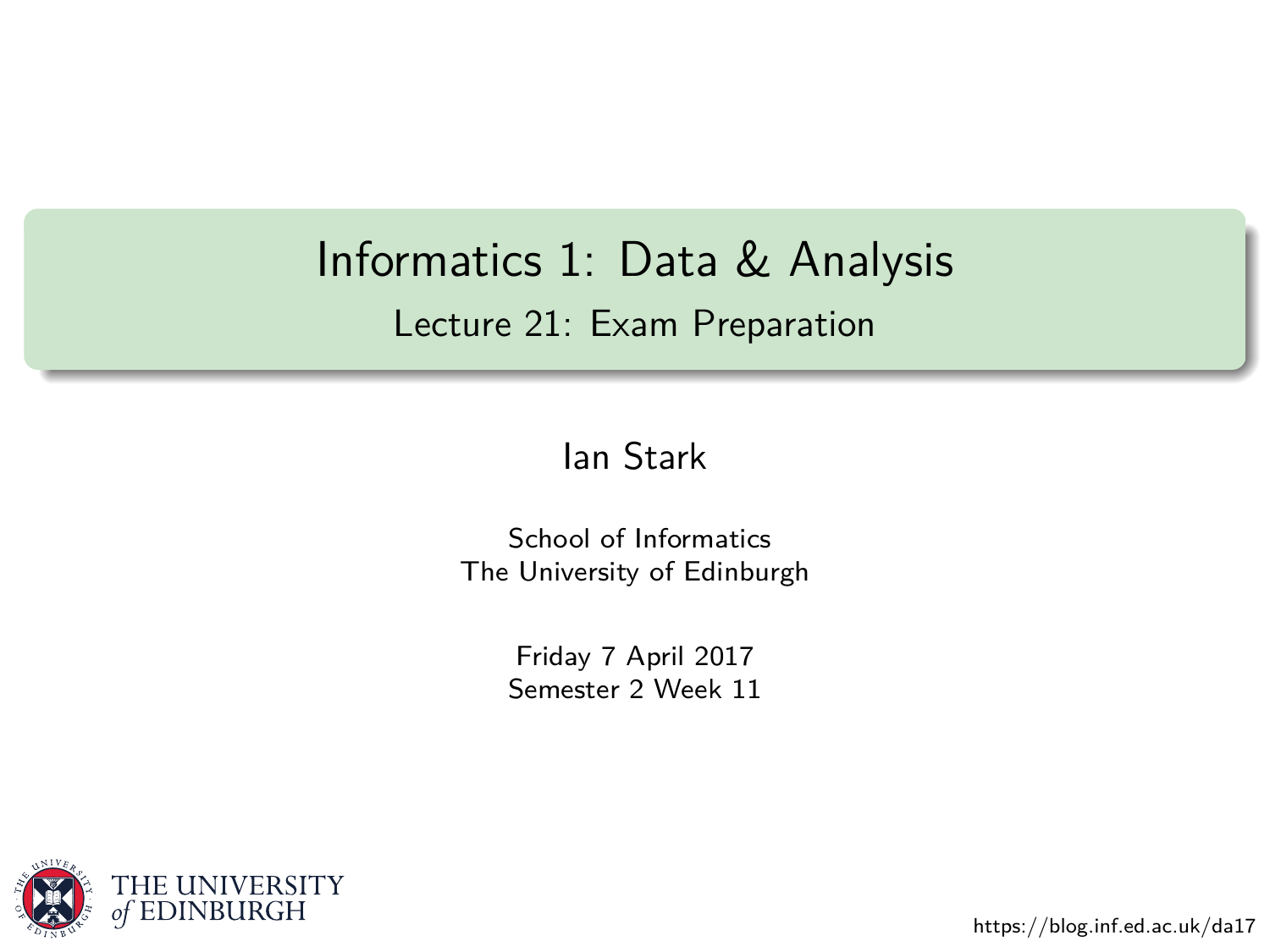In this lecture I shall work through solutions to two past exam questions.

May 2016 Question 1 August 2016 Question 3

At the end of the lecture you will have an opportunity to fill out the online course feedback survey. Please do stay to do this.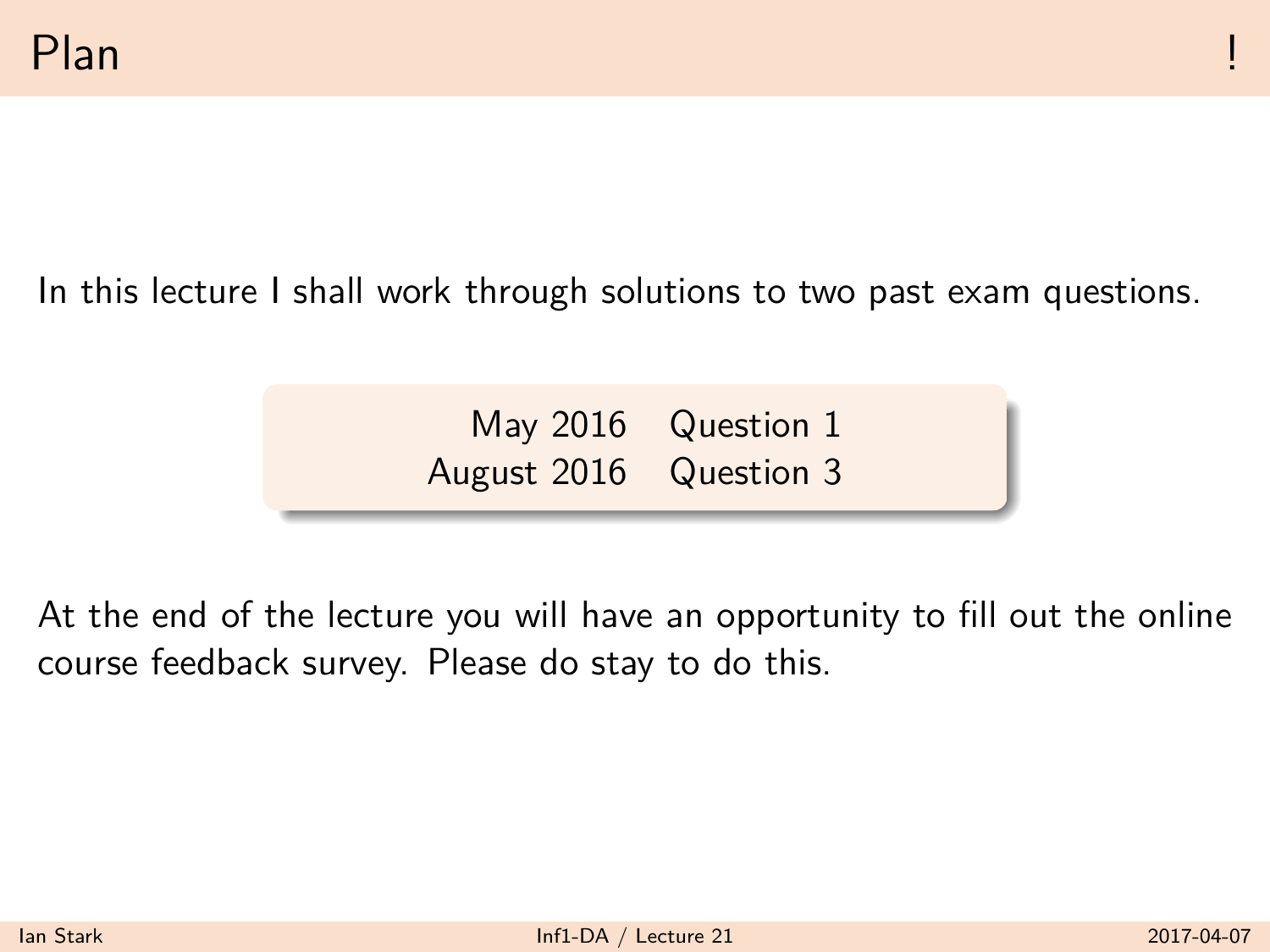A book can be identified either by its author and title, or its ISBN (International Standard Book Number). The diagram on the right represents a *Book* entity for a planned relational database.

Here are four concepts from the field of relational databases. For each one, give a one-sentence description and an example using the *Book* entity shown.



- **1** Key
- **2** Superkey
- **3** Composite key
- <sup>4</sup> Primary key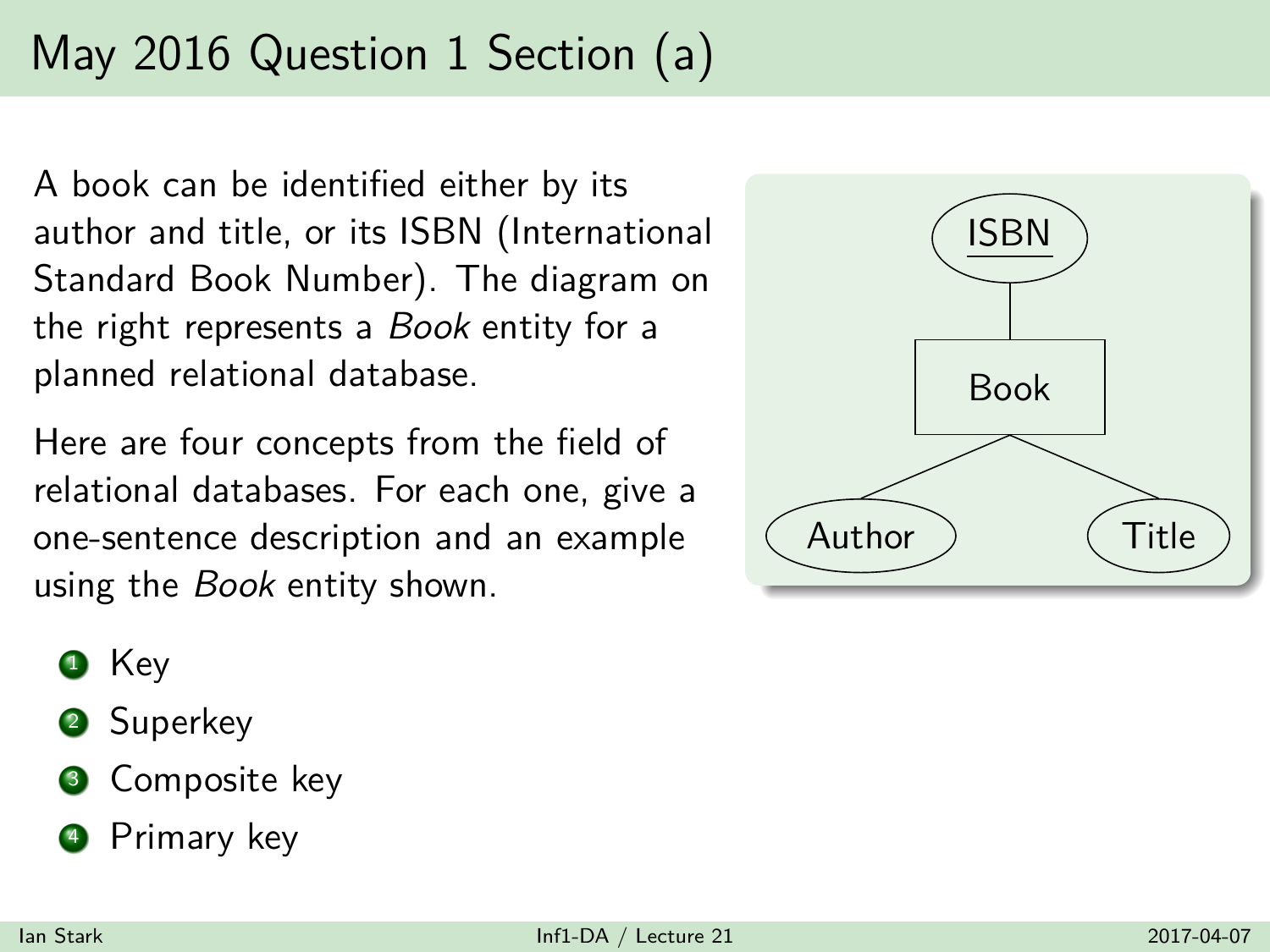$\bullet$  A key is a minimal set of attributes whose values uniquely identify an item in an entity set. For example, the combination of author and book title in the Book entity.

> It's essential to mention that a key is a set of attributes, not necessarily just a single attribute, and that it is minimal for identifying an item.

2 A superkey is any set of attributes whose values uniquely identify an item in an entity set. For example, the combination of author, book title, and ISBN all together in the Book entity.

> The example of a key from the previous part would also serve as a superkey but it's generally clearer to use something that includes more than is necessary for a key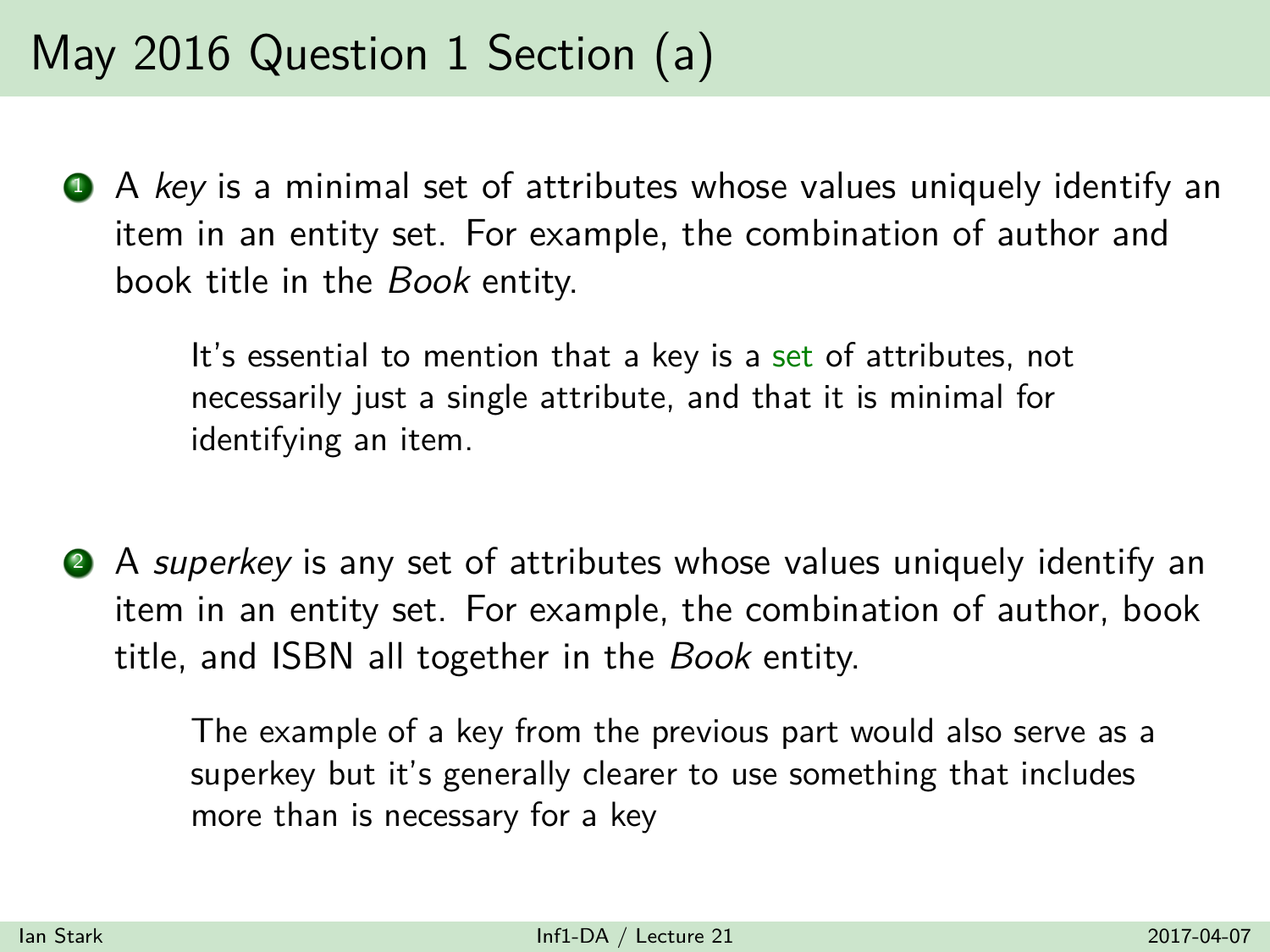**3** A composite key is a key that includes more than one attribute. For example, the combination of author and book title.

> Note that this example isn't the chosen primary key for this entity, it's just one possible candidate key. The primary key, ISBN, is not a composite key.

**4** A primary key is the key chosen among all candidate keys to be used as the unique identifier of records in a particular database. In this case the ISBN is the chosen primary key.

> It's not essential to mention candidate keys, but it helps to explain the choice of one among several possibilities.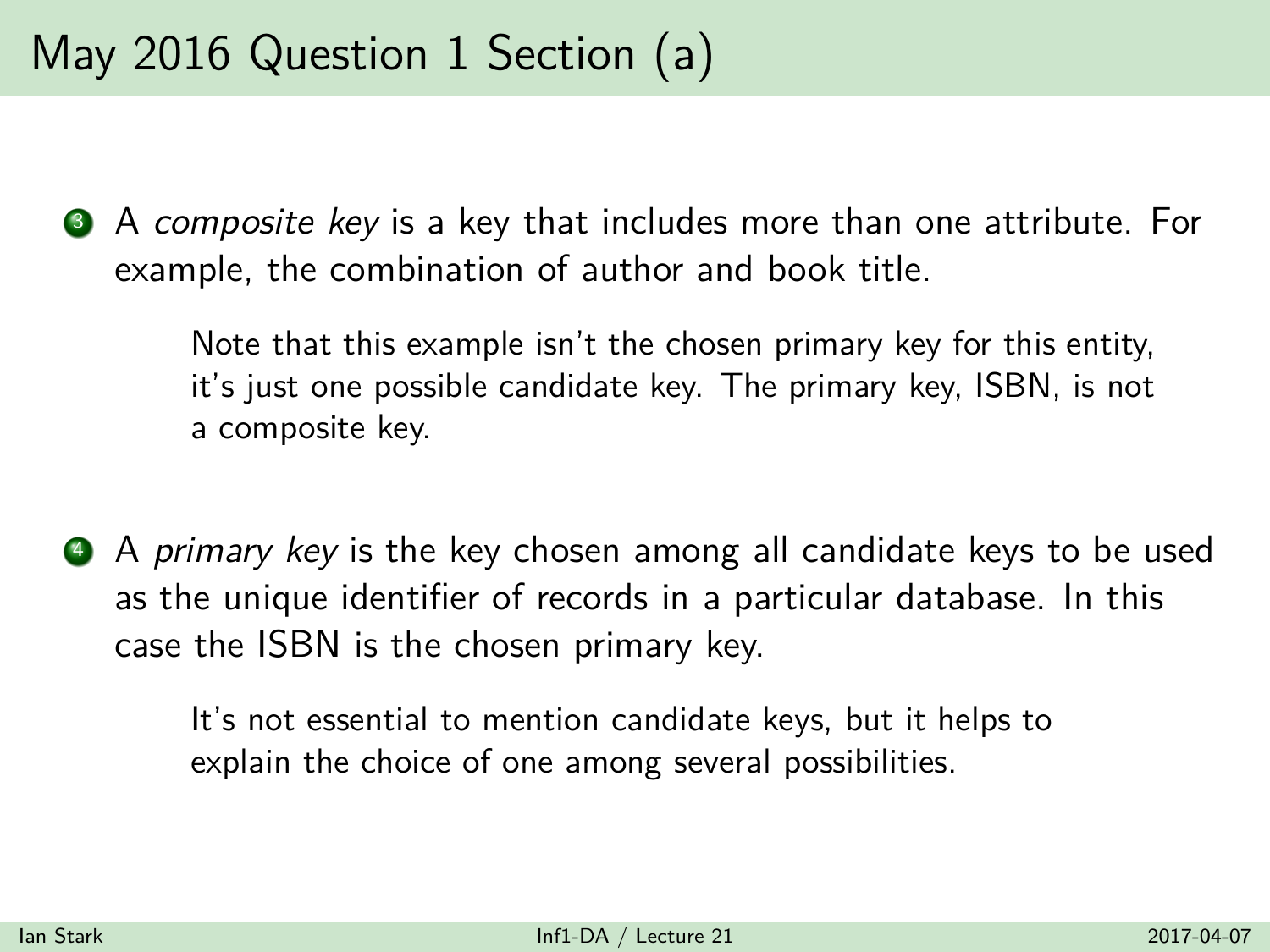The fictional online service *BitBarrow* provides a repository for shared software development. It uses a database to track various aspects of the service, including the following.

- Users, who are identified by their personal email address and each have a registered name and nickname.
- Projects, identified by a unique project title.
- Which users work on which projects. Each user can work on several different projects, and each project may have multiple contributors.
- For each project, exactly one user who is the project leader.
- Different kinds of project. Projects may optionally be declared as mobile, desktop, or server. Mobile projects need an identified platform, and desktop projects a named operating system.

Draw an entity-relationship diagram that represents this information.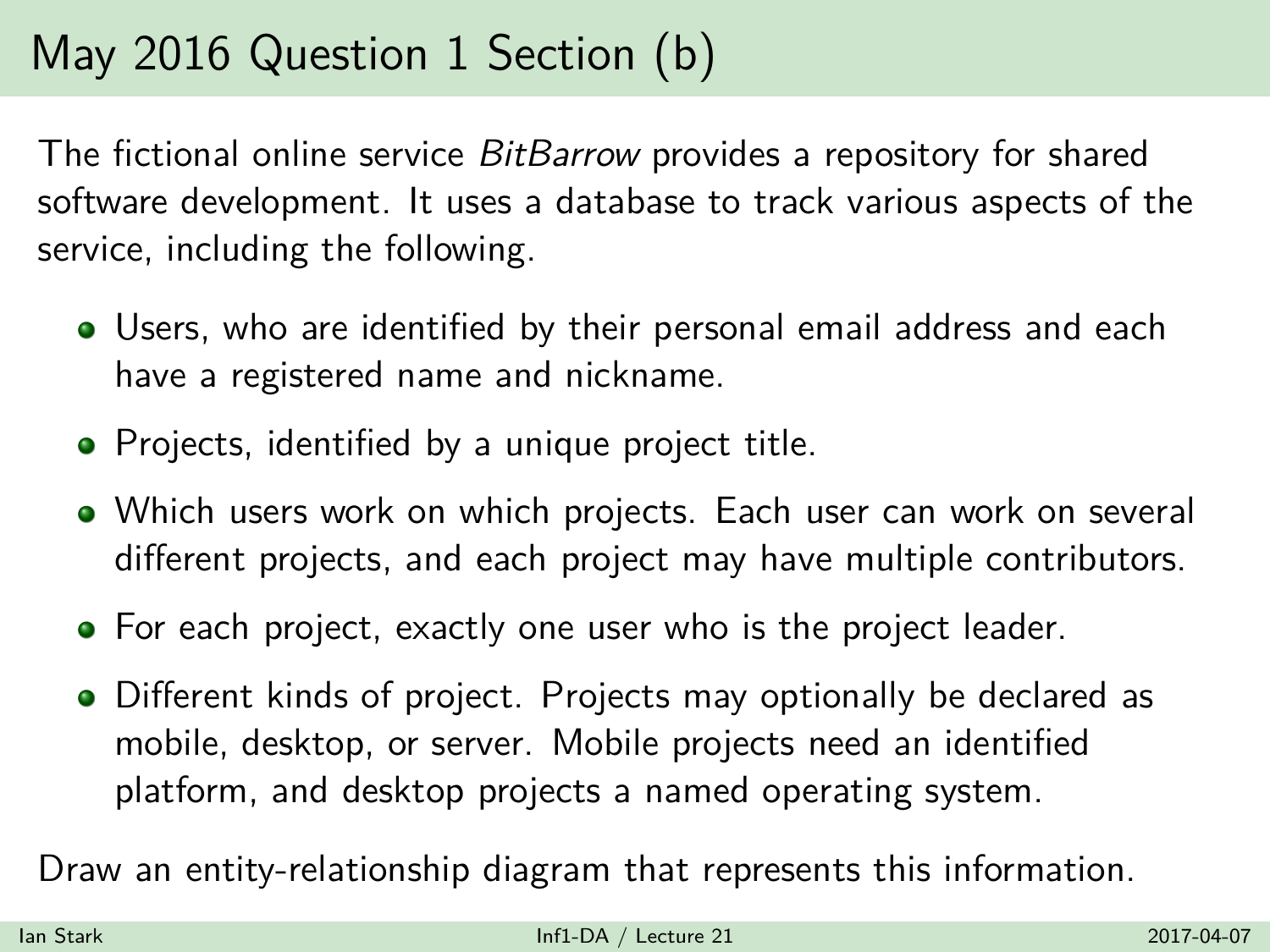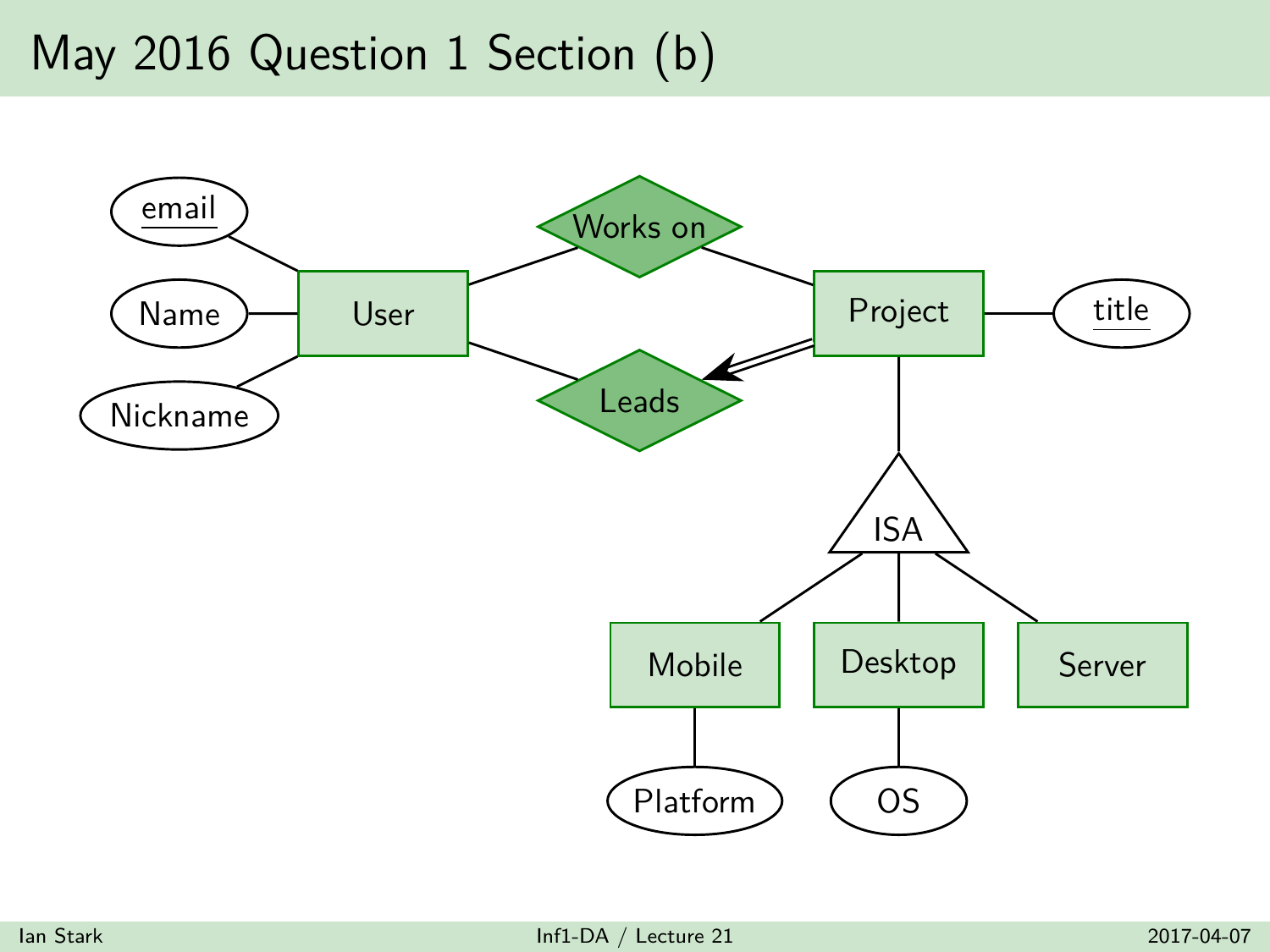The BitBarrow database also includes information about endorsements where one user confirms that another user has expertise in a particular programming language. Users can also endorse themselves, to claim that they have such expertise. This is captured in the following three database tables.

```
create table User (
 email varchar(254),
 name varchar(200),
 nickname varchar(200),
 primary key (email)
)
```

```
create table Endorsement (
```

```
byUser varchar(254),
ofUser varchar(254),
forLang varchar(100)
```

```
create table ProgLang (
 name varchar(100),
 primary key (name)
```
... )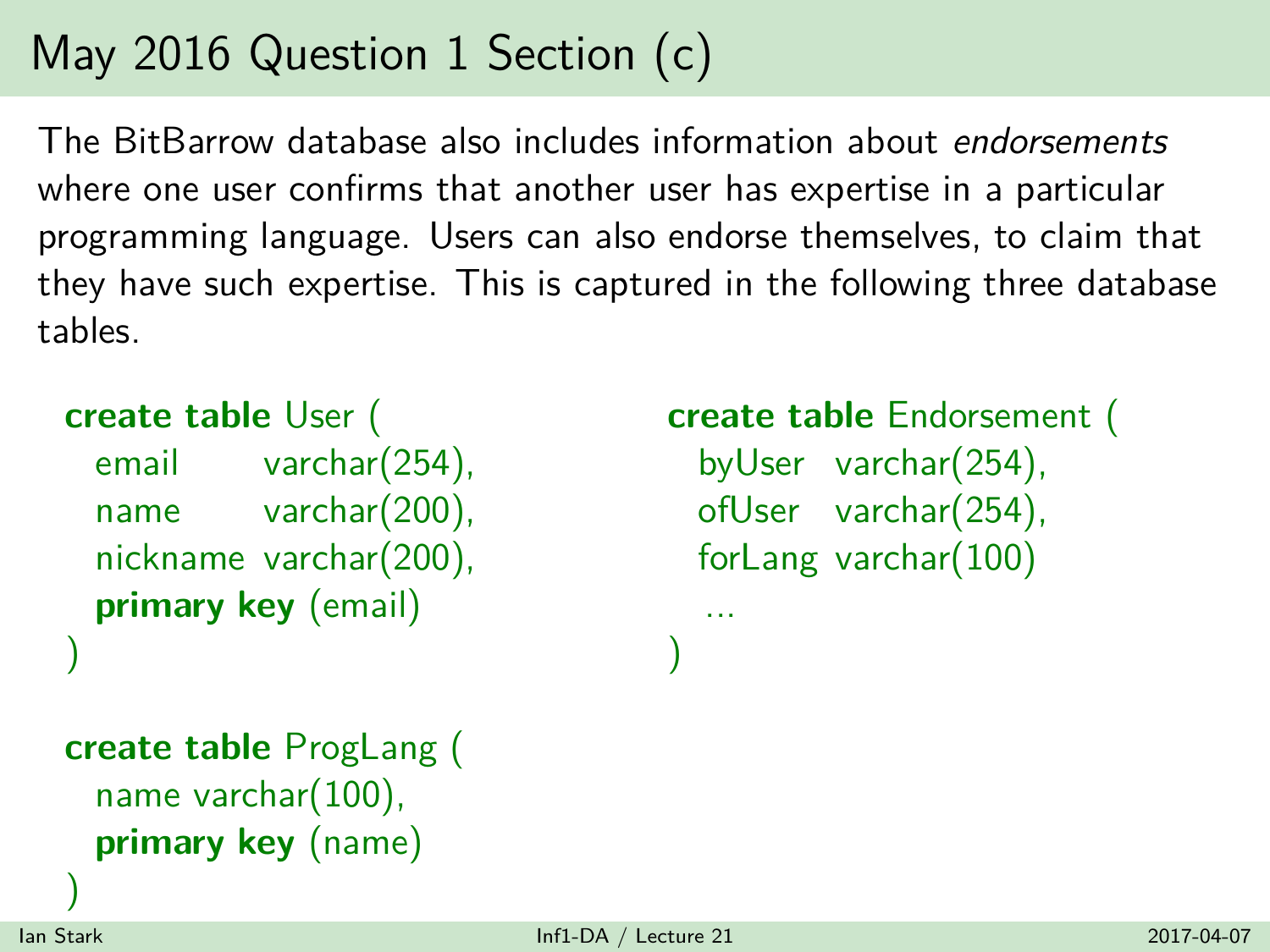- **1** The ProgLang table only has one column. Why might it be helpful to have a "relation" like this with just a single field?
- **2** The Endorsement table is missing primary and foreign key declarations. Write an appropriate set of declarations to complete the definition.
- <sup>3</sup> Write an expression in the tuple-relational calculus describing the set of all users who have been endorsed as having expertise in Haskell.
- <sup>4</sup> Write an expression in relational algebra to compute the nicknames of users who have endorsed someone as having expertise in C.
- <sup>5</sup> Write an SQL command to list without duplication the names and email addresses of all users who have endorsed themselves.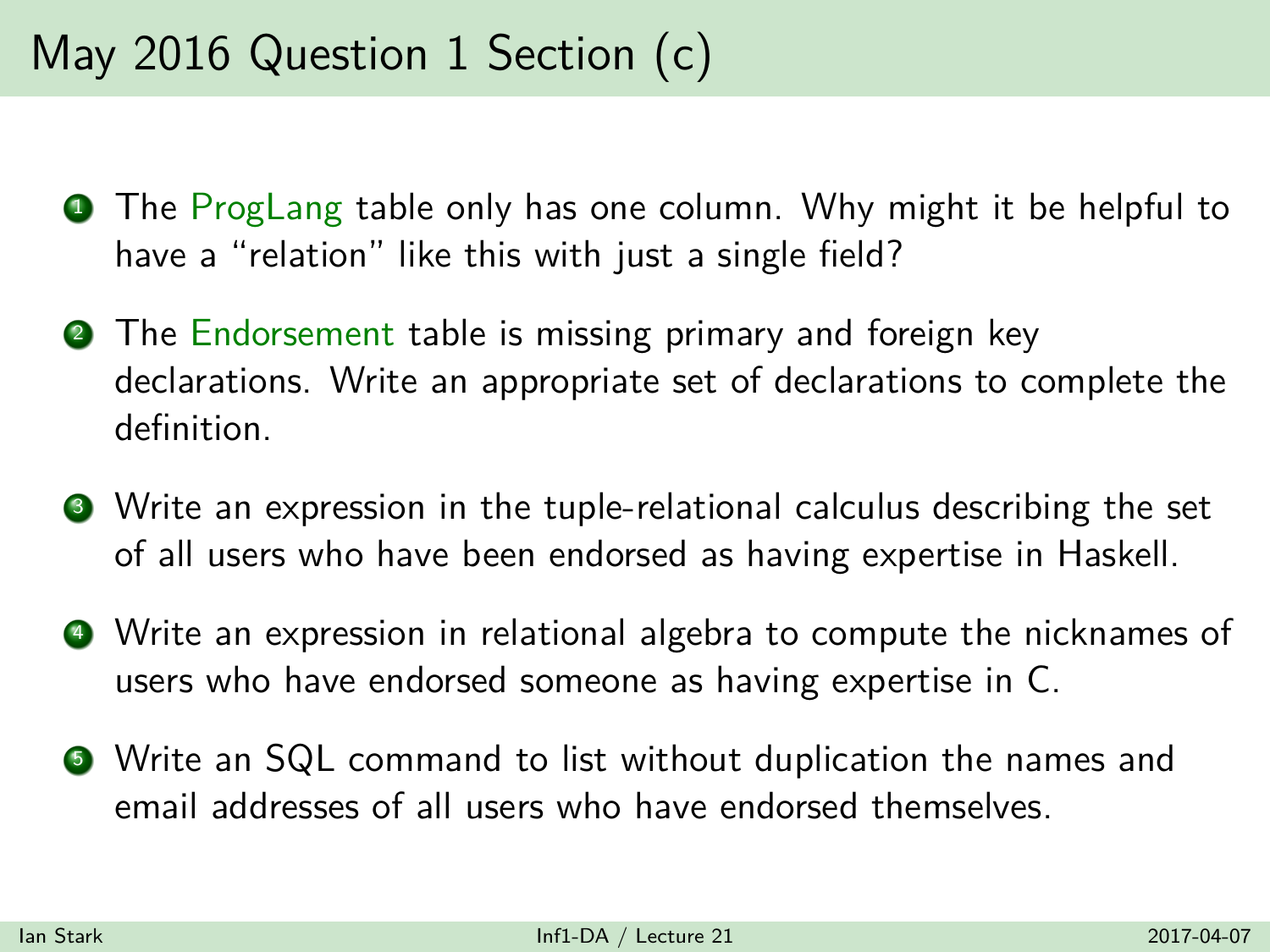- **1** Using a single-column table means that all references to programming languages must pick from this fixed list. This would, for example, avoid multiple alternate spellings or abbreviations of the same language.
- **2** All fields of Endorsement are required for the primary key, and all three have foreign key constraints to other tables.

```
create table Endorsement (
```
...

)

**primary key** (byUser,ofUser,forLang), **foreign key** (byUser) **references** User(email), **foreign key** (ofUser) **references** User(email), **foreign key** (forLang) **references** ProgLang(name)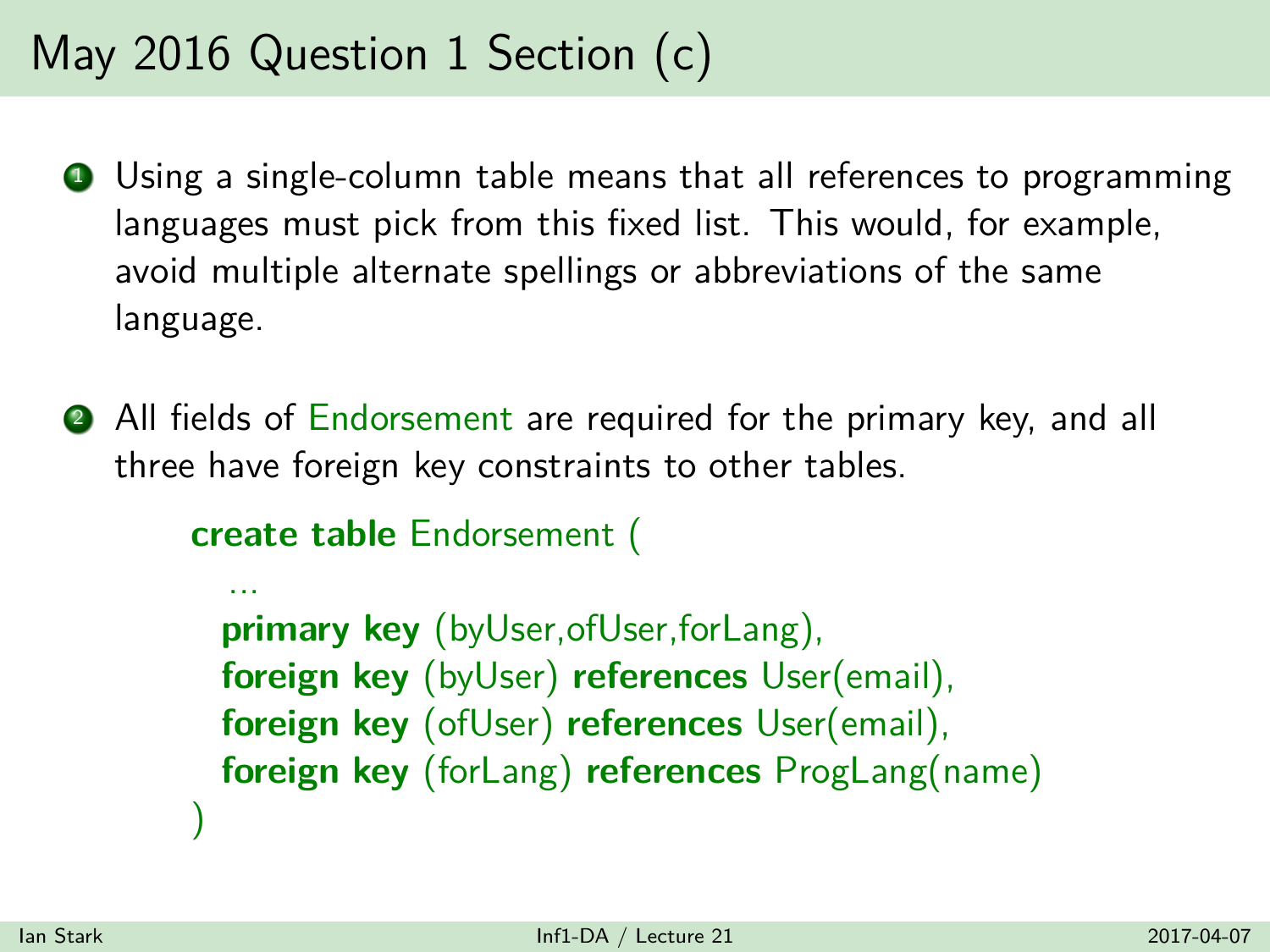**3** Here are two possible tuple-relational expressions for this set.

```
{ U ∈ User | ∃E ∈ Endorsement . E.ofUser = U.email
                                  \land E.forLang = "Haskell" }
```
 $\{ U \mid U \in \mathsf{User} \land \exists E \in \mathsf{Endorsement}, L \in \mathsf{ProgLang}.$ E.ofUser = U.email  $\land$  E.forLang = L.lang  $\land$  L.lang = "Haskell" }

 $\bullet$  Here are three possible ways to compute the result.

 $\pi_{\text{nickname}}((\sigma_{\text{forLang}='}c'(\text{Endorsement})) \Join_{\text{byUser}=email} \text{User})$  $\pi_{\text{nickname}}(\sigma_{\text{forLang}='}c'(\text{Endorsement} \bowtie_{\text{byUser}=email} \text{User}))$  $\pi_{\text{nickname}}(\sigma_{\text{forLang}=C'\wedge\text{byUser}=email}(\text{Endorsement}\times\text{User}))$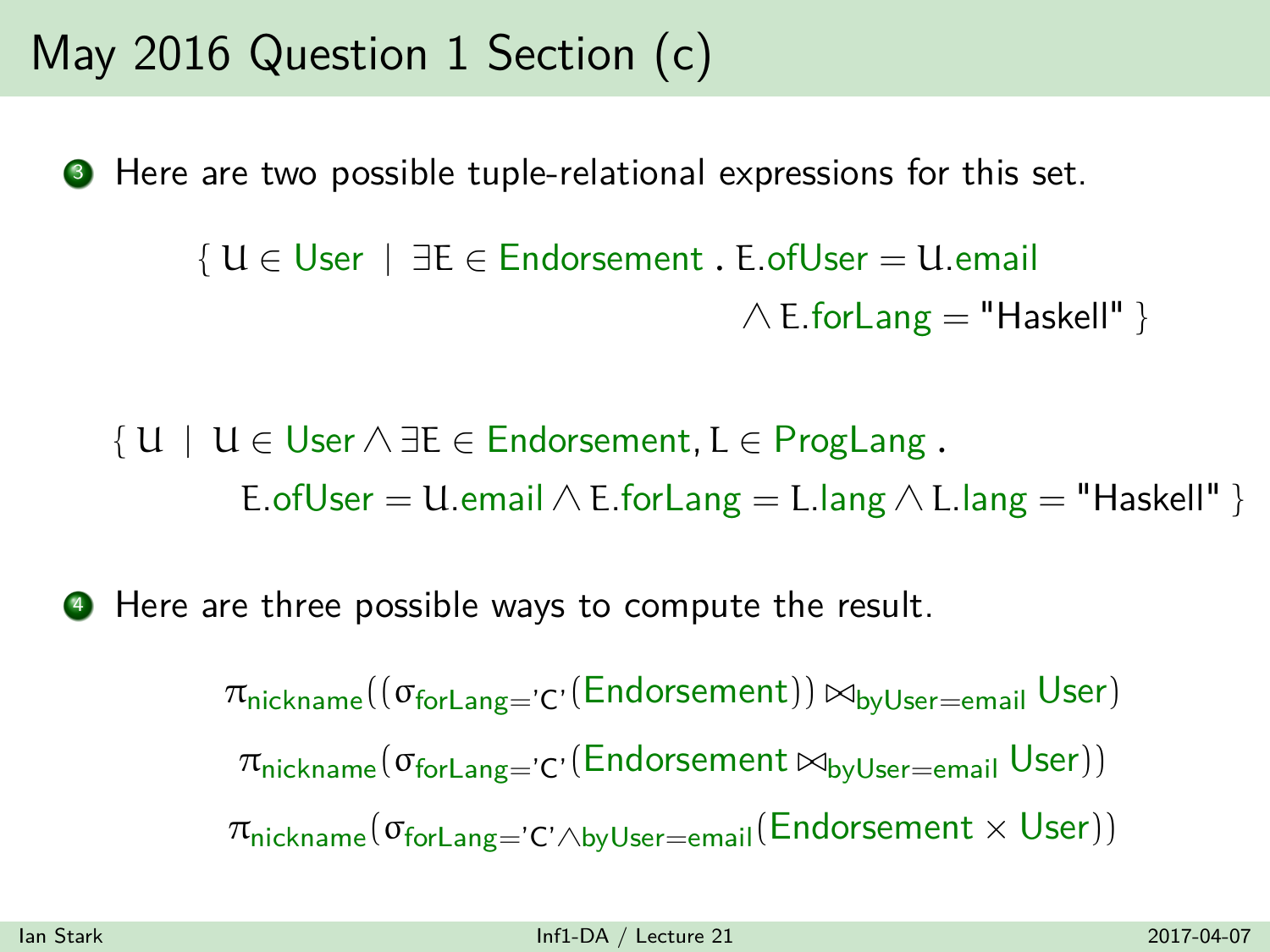**5** Here is a suitable SQL expression.

**select distinct** U.name, U.email **from** User U, Endorsement E **where** E.byUser = E.ofUser **and** E.byUser = U.email

Here is another, slightly different.

**select distinct** U.name, U.email **from** User U, Endorsement E **where** E.byUser = U.email **and** E.ofUser = U.email

There are further legitimate variations on this. However, the **distinct** is essential as a user may endorse themselves multiple times for different languages and should appear only once in the results.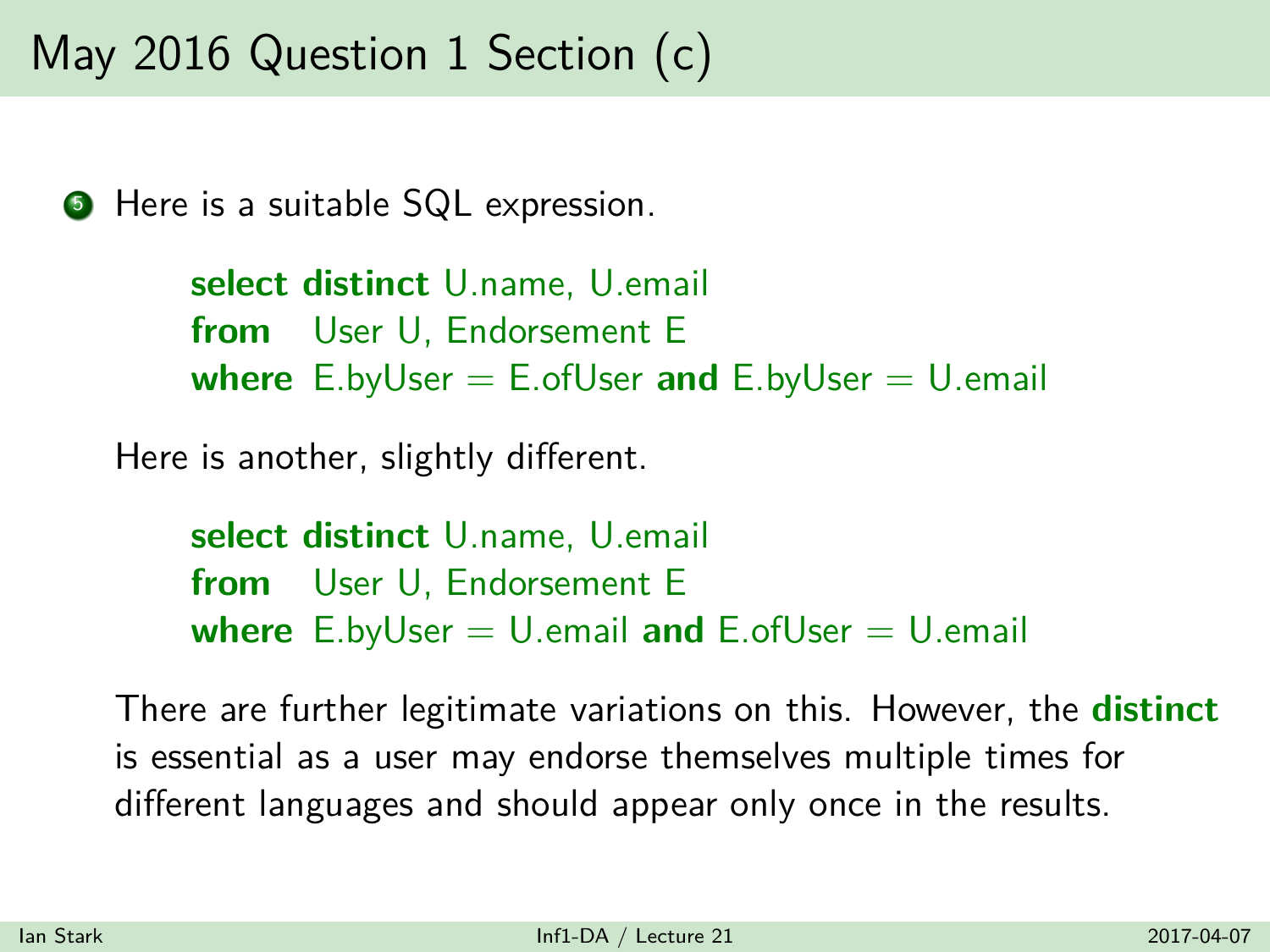- **1** Explain what it means that data belongs to a *categorical data scale*. Give two examples of categorical data scales.
- **2** Explain what it means that data belongs to a ratio data scale. Give two examples of ratio data scales.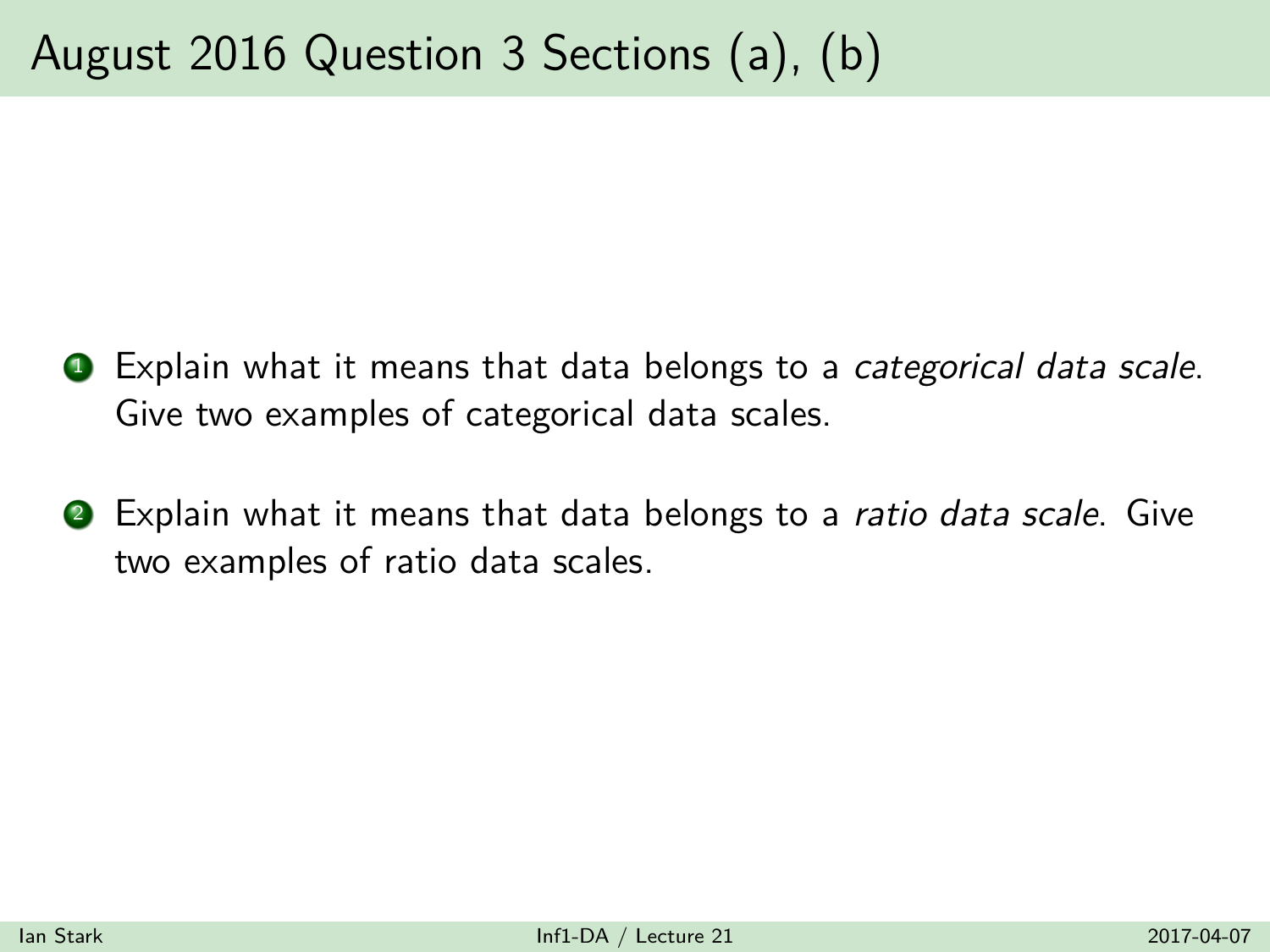**4** A categorical scale measures data by assigning it into different named categories. There is no ordering or numerical content.

For example, counting student records by degree programme; or classifying mobile phone sales by operating system.

2 A ratio scale uses numeric values which have an absolute notion of zero; this means they can sensibly be added, and multiplied by real numbers.

For example, the mass of an object measured in kg; or the orbital period of a planet measured in Earth-years.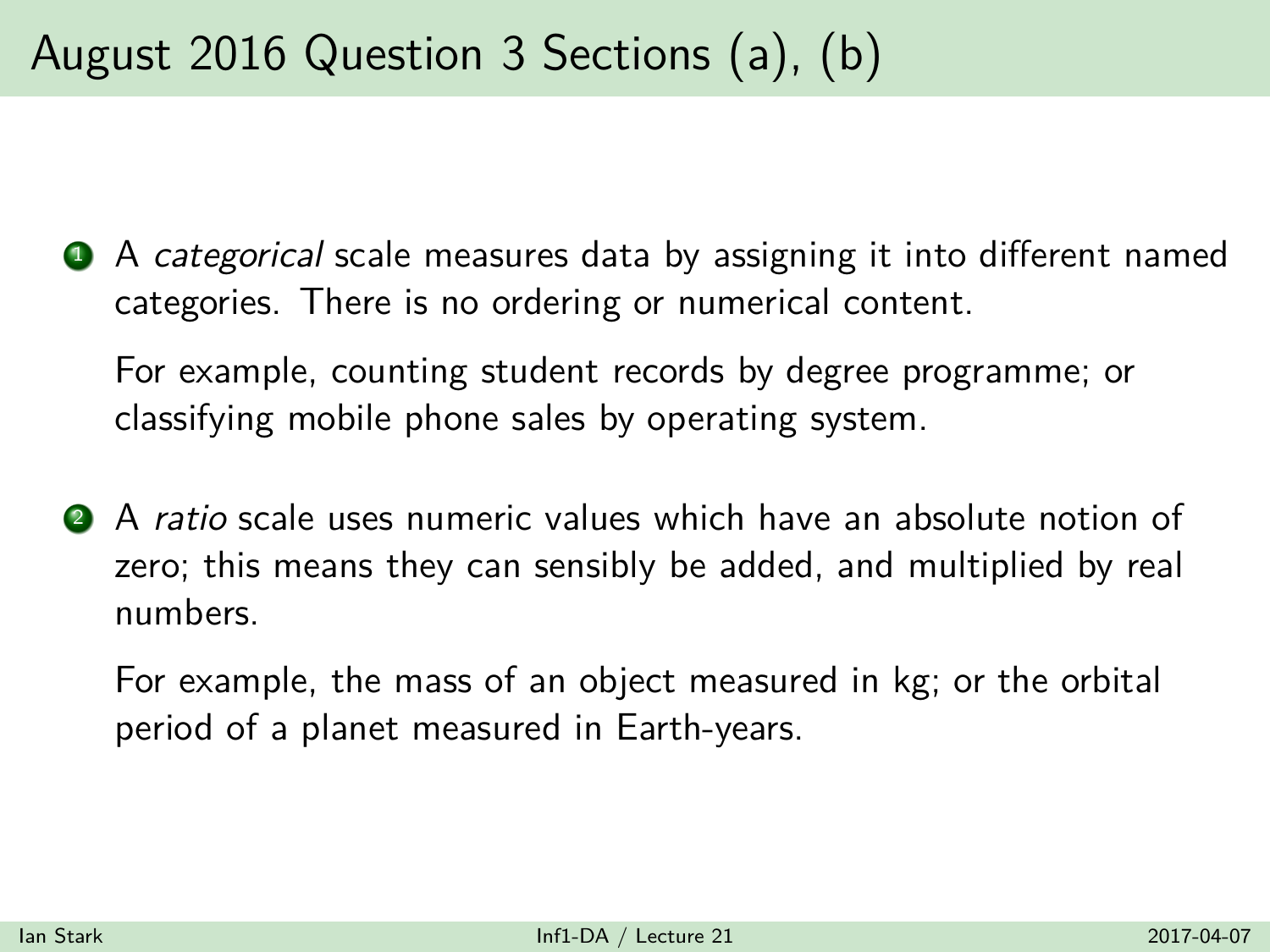Slushtastic! is a new and fictional low-energy soft drink, made of crushed ice and food colouring. It comes in one size and five different varieties. These varieties have no flavour or aroma so are distinguishable only by their colour. Nevertheless, the *Slushtastic!* marketing department are keen to find out whether some varieties are more popular than others.

The company collects data on the first 500 servings to thirsty customers.

| Variety           | Sales |  |
|-------------------|-------|--|
| Blue Blast        | 95    |  |
| <b>Red Ripple</b> | 124   |  |
| Purple Power      | 97    |  |
| Green Glow        | 96    |  |
| Crystal Clear     | 88    |  |
| Total             | 500   |  |

Marketing plan to use a  $\chi^2$  test to explore whether colour affects sales.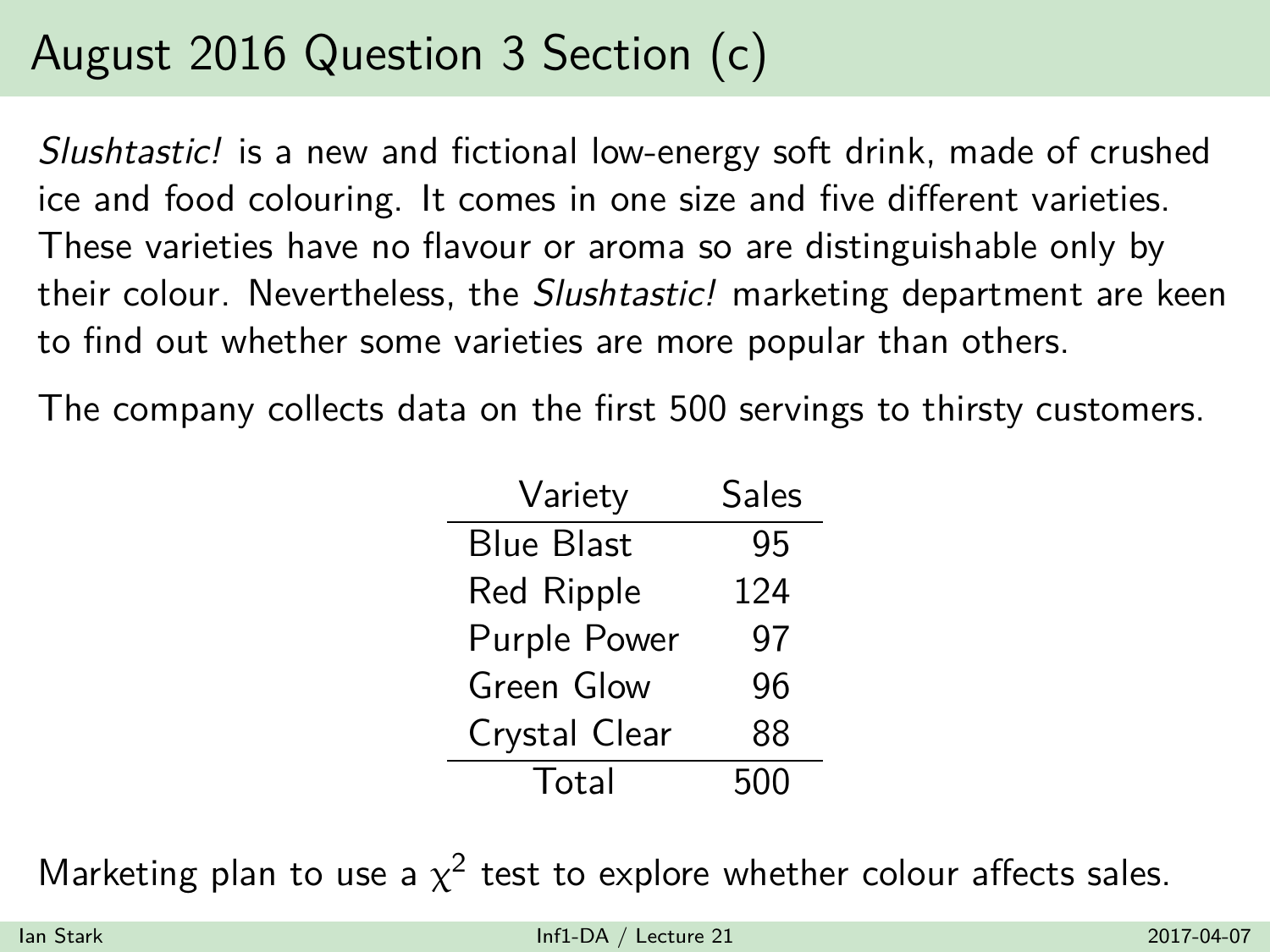- What is the *null hypothesis* for this investigation?
- Calculate the table of expected frequencies of sales in each variety, under the assumption that the null hypothesis is true.
- $\bullet$  Give the formula for calculating the  $\chi^2$  statistic. Compute  $\chi^2$  for this sales data, showing your working.
- **4** In this test the data has 4 degrees of freedom. Explain what this means.
- $\bullet$  The critical values for the  $\chi^2$  test with four degrees of freedom are as follows.

|  | p 0.1 0.05 0.025 0.01 0.001          |  |
|--|--------------------------------------|--|
|  | $\chi^2$ 7.78 9.49 11.14 13.28 18.47 |  |

Based on this information, what evidence  $-$  if any  $-$  does the data provide on whether colour affects Slushtastic! sales? Explain how you reach this conclusion.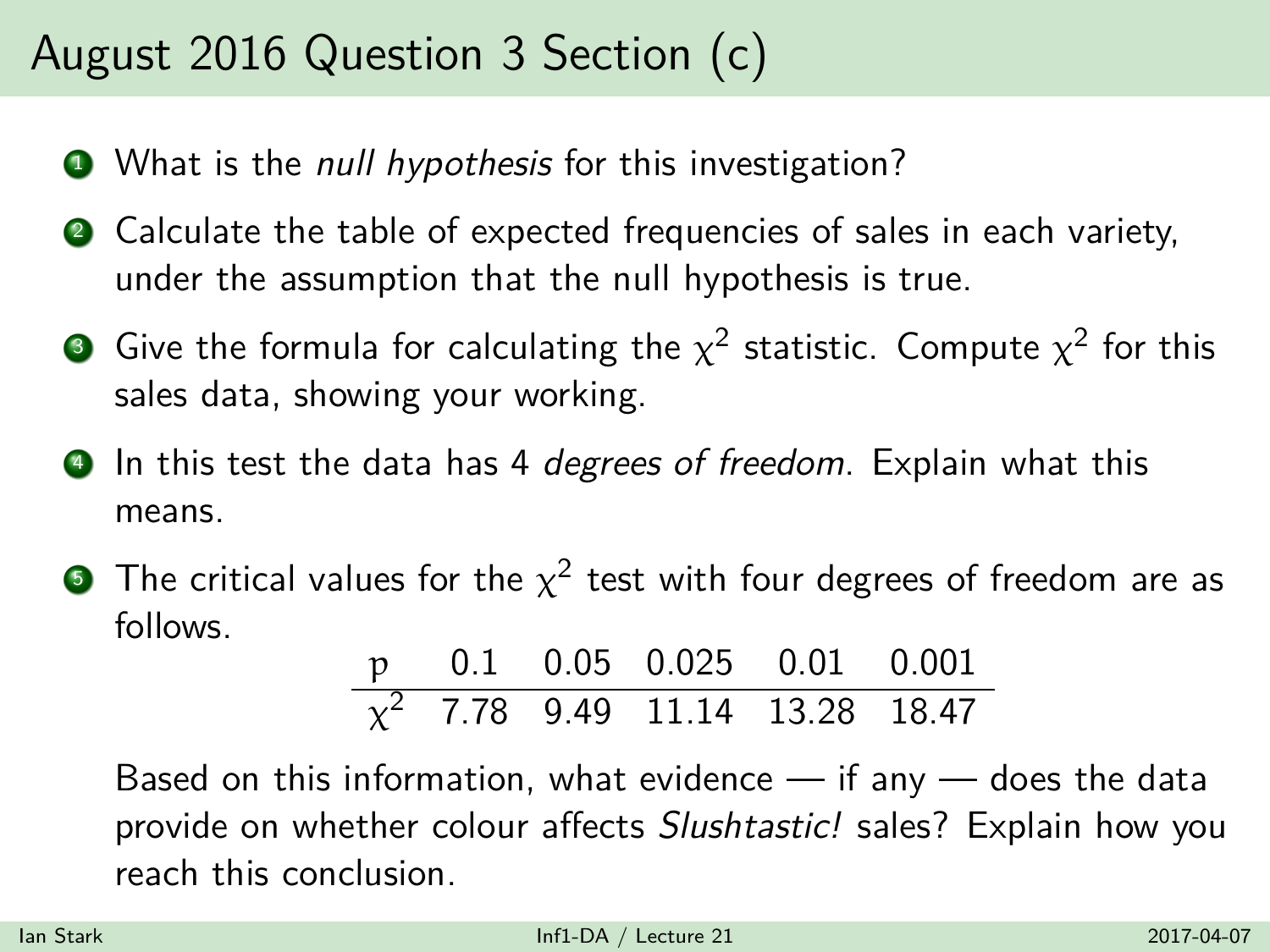- **1** The null hypothesis is that colour makes no difference to drinks sales.
- <sup>2</sup> Under the null hypothesis, we expect all frequencies to be equal. This gives the following table.

| Variety       | Sales |  |
|---------------|-------|--|
| Blue Blast    | 100   |  |
| Red Ripple    | 100   |  |
| Purple Power  | 100   |  |
| Green Glow    | 100   |  |
| Crystal Clear | 100   |  |
| Total         | 500   |  |

The frequency for each variety is the total number sold (500) divided by the number of varieties (5).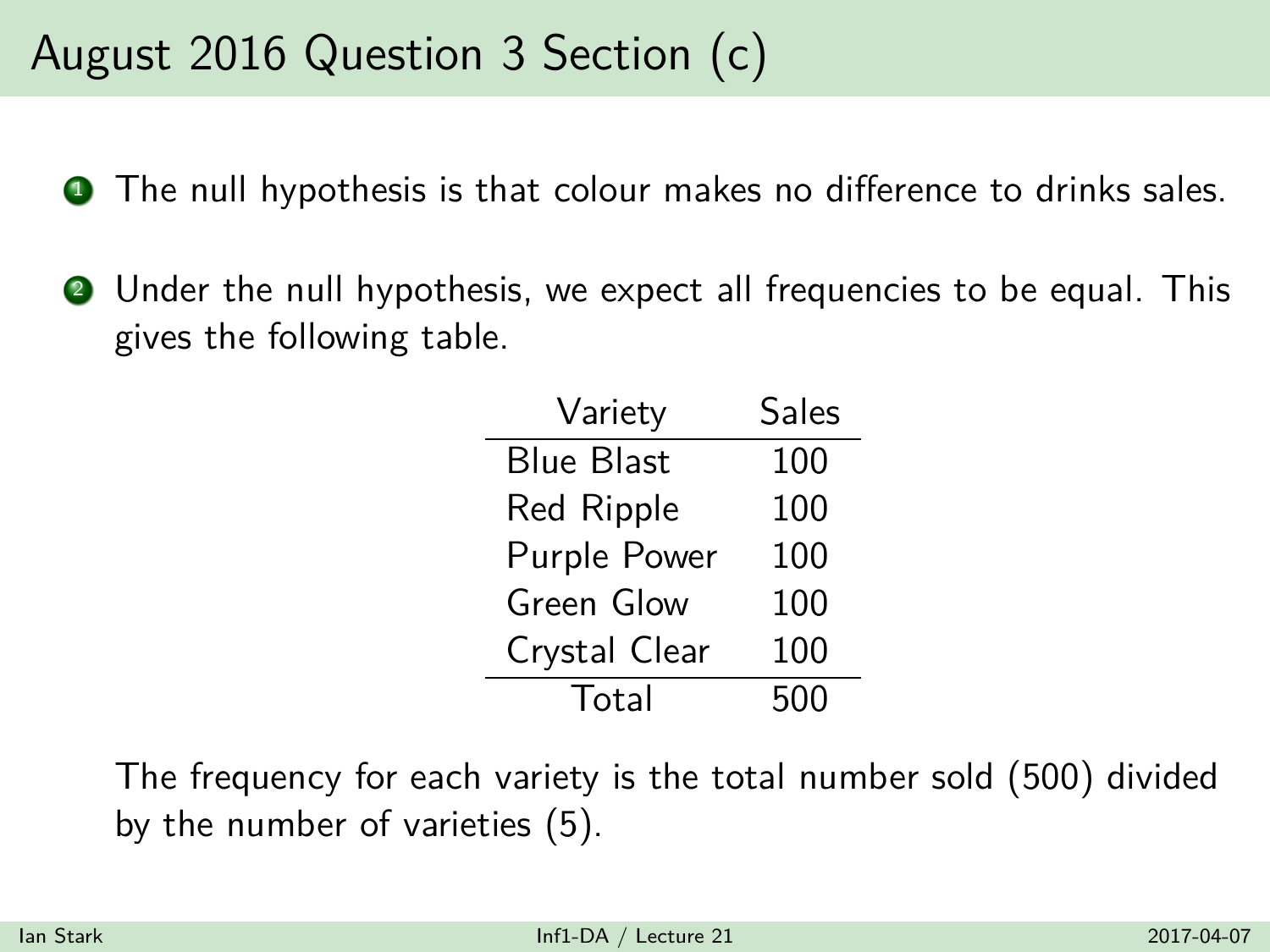$\bullet$  The  $\chi^2$  statistic is computed as follows:

$$
\chi^{2} = \sum_{i} \frac{(Observed_{i} - Expected_{i})^{2}}{Expected_{i}}
$$

$$
= \frac{5^{2}}{100} + \frac{24^{2}}{100} + \frac{3^{2}}{100} + \frac{4^{2}}{100} + \frac{12^{2}}{100} = \frac{770}{100} = 7.70
$$

**4** The only restriction on the five values in the table is that they must add up to the total of 500. This means that four can take arbitrary values, but the fifth is then determined. These are the four degrees of freedom.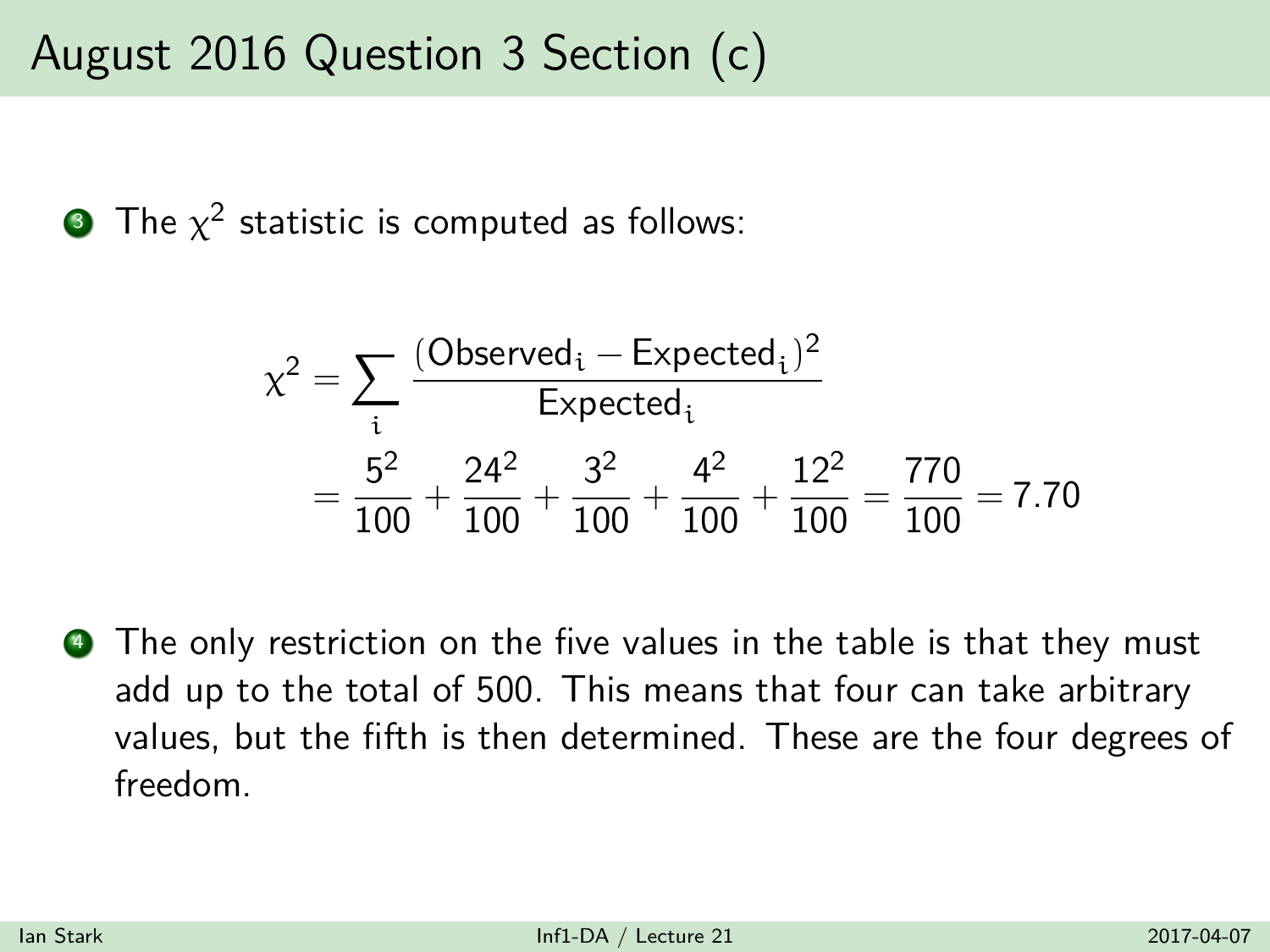**•** The data provides no evidence at all that colour affects *Slushtastic!* sales, and no justification to reject the null hypothesis.

The computed  $\chi^2$  value of 7.70 lies below the 90% significance level  $(p = 0.1)$  from the table of critical values.

Although there is clearly some variation in this particular run of sales, with Red Ripple outselling everything else, the magnitude is not statistically significant and there is no evidence this is anything other than random noise.

This data doesn't provide, either, any evidence that colour doesn't influence sales; although a more sophisticated test might be able to use this to justify or reject proposed upper bounds on the scale of that influence.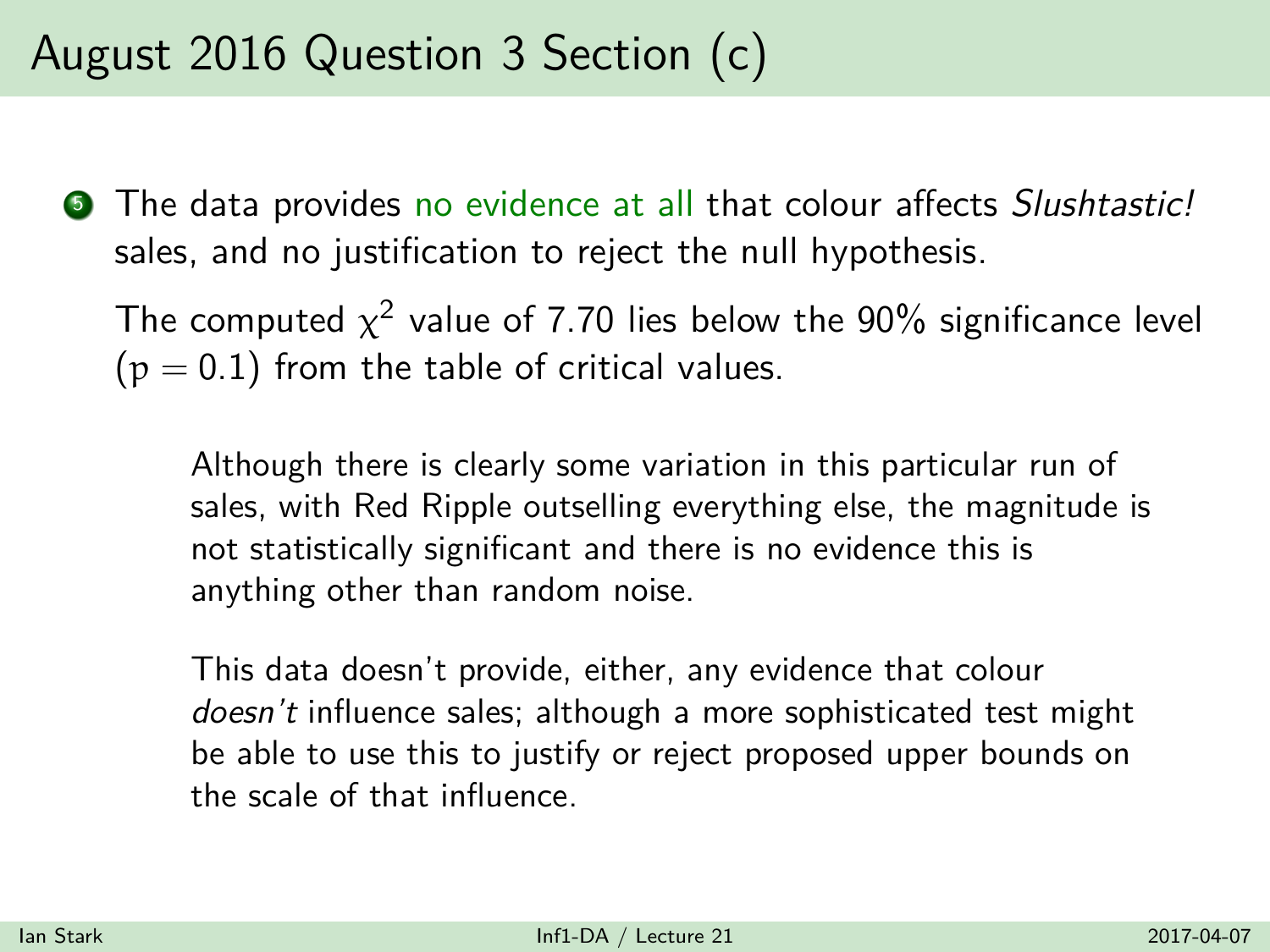### Rocket Science

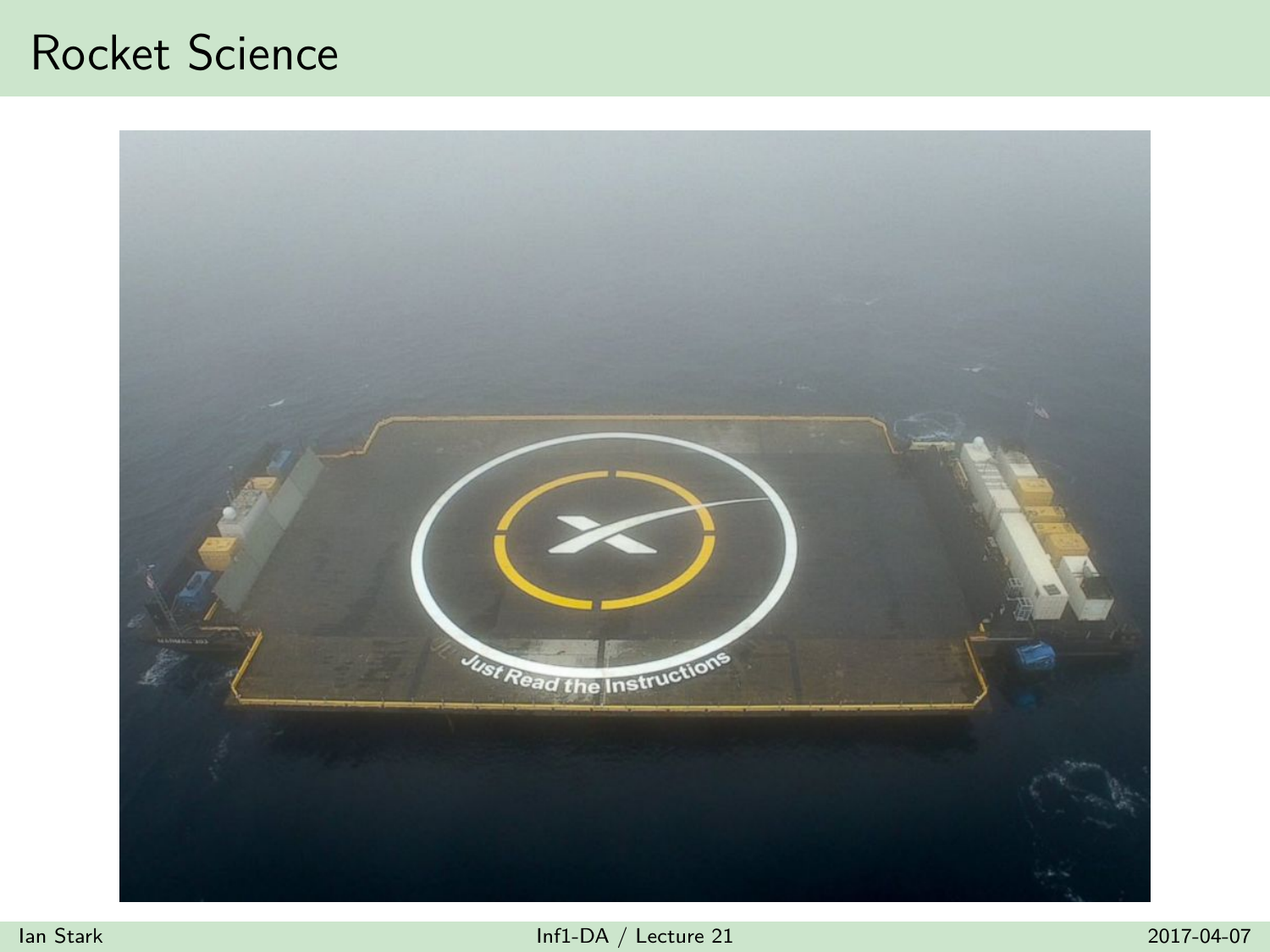### Student Feedback Survey

Please complete the online survey for this course. This is anonymous, and I read every submission.

$$
\text{MyEd} \longrightarrow \text{Studies} \longrightarrow \text{Course Enhancement Questionnaire}
$$

Direct URLs

- For Inf1-DA: **<http://is.gd/dasurvey>**
- For all courses: **<http://is.gd/infsurvey>**